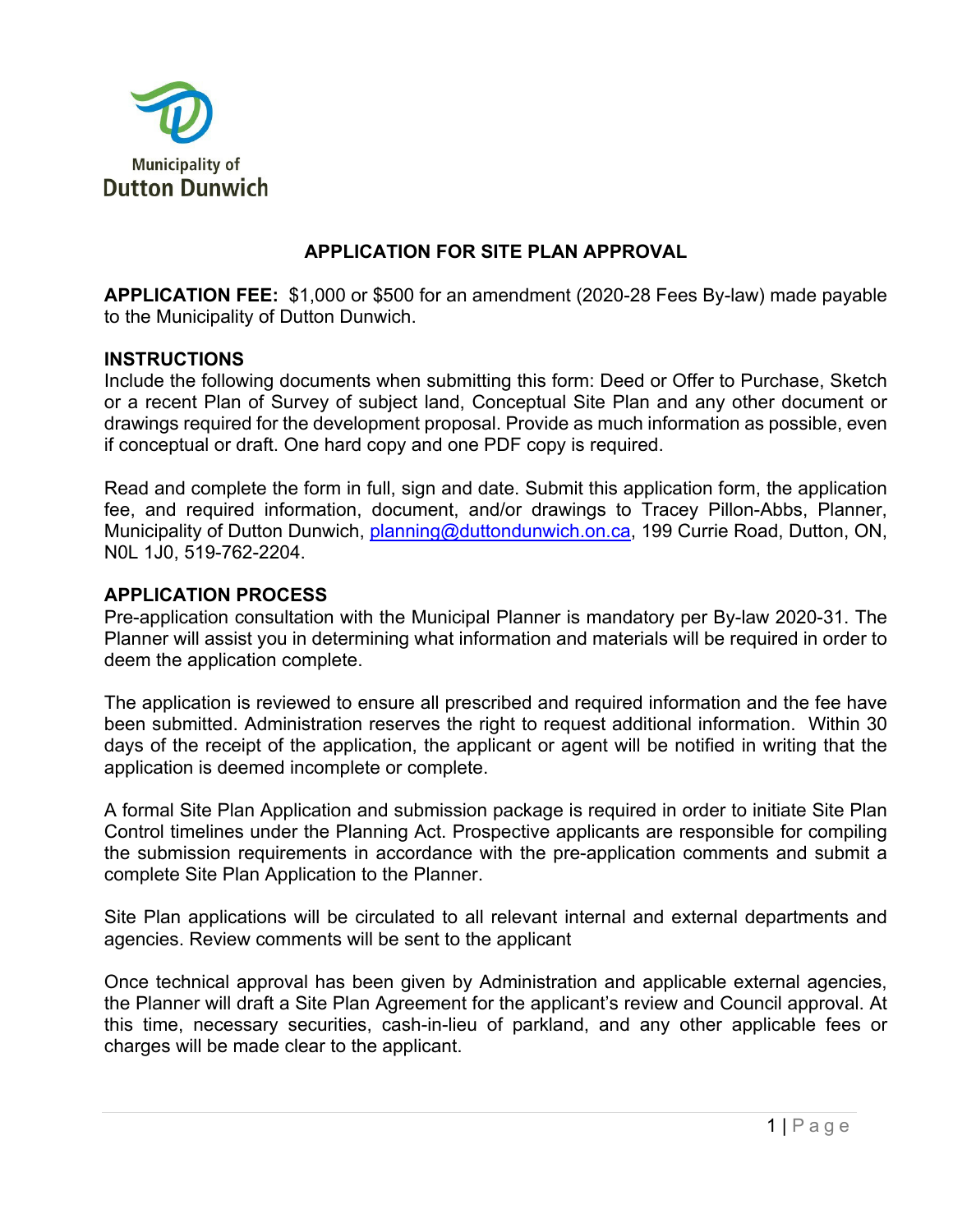Once the applicant has reviewed and approved the draft agreement, the Planner will provide copies of the agreement for signing. At the time of signing, all outstanding securities, fees and charges must be collected. Once the agreement has been signed, it must be registered on the property title. Proof of registration must be sent to the Planner. At this point, the Site Plan process will be completed and applicants will be able to obtain building permits.

The owner may lodge an appeal of the decision of Council to the Local Planning Appeal Tribunal (LPAT).

Acceptance of the application by the Municipality, along with the required application fee, shall not be construed as relieving the applicant from the obligation to comply with the requirements of the Ontario Building Code or any other by-law of the Municipality, or the obligation to obtain any license, permit, authority or approval required by the Municipality or any other public authority or body.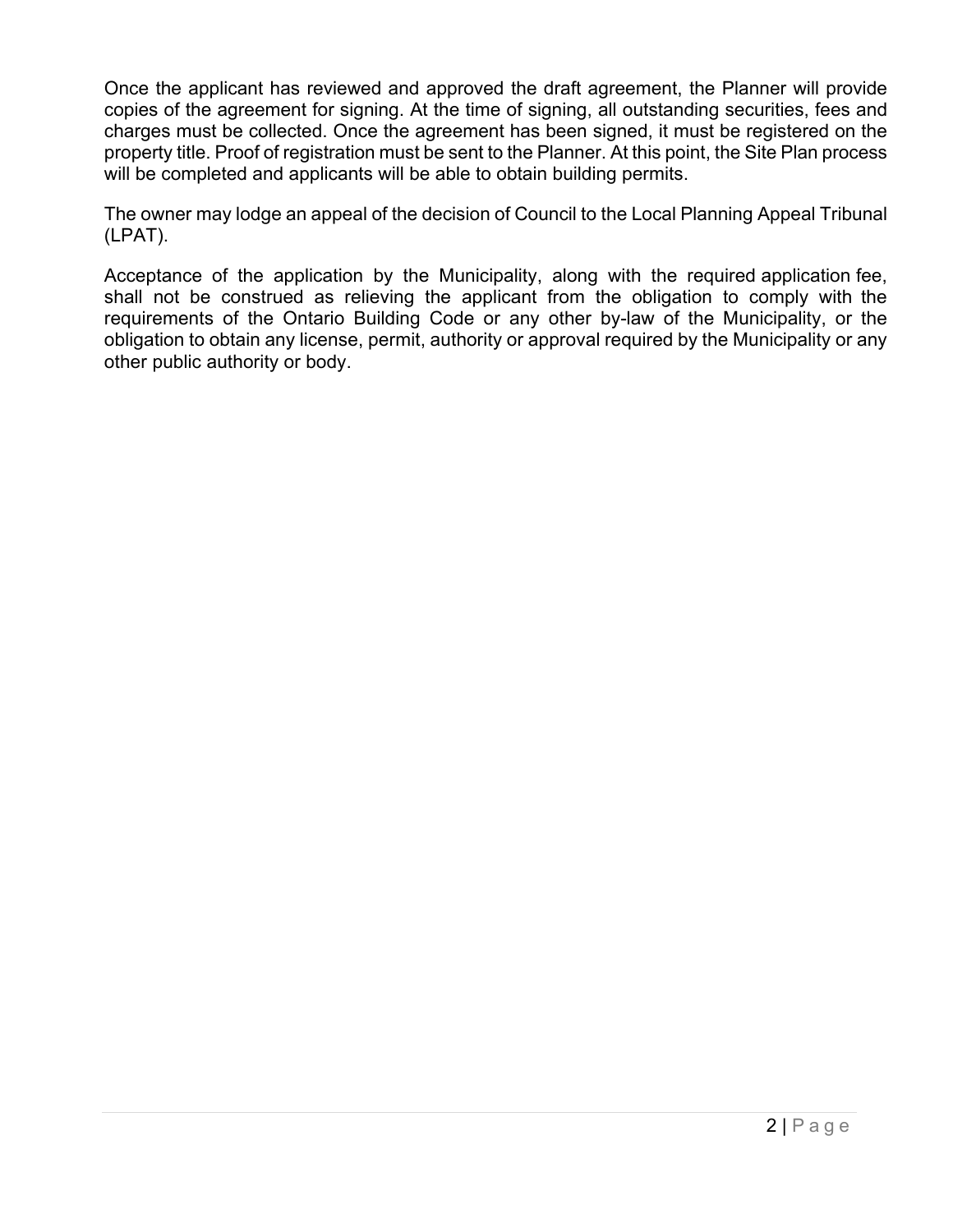# **OWNER AND APPLICANT INFORMATION**

| Name of Owner(s):                                                  | <u> 1989 - John Stein, Amerikaansk politiker (</u> |  |             |
|--------------------------------------------------------------------|----------------------------------------------------|--|-------------|
| Address:                                                           |                                                    |  |             |
| Telephone, Fax, Email:                                             |                                                    |  |             |
| Name of Applicant:                                                 |                                                    |  |             |
|                                                                    |                                                    |  |             |
| Address:                                                           |                                                    |  |             |
| Telephone, Fax, Email:                                             |                                                    |  |             |
|                                                                    |                                                    |  | <b>Both</b> |
| <b>SUBJECT LAND INFORMATION</b>                                    |                                                    |  |             |
| <b>Municipal Address:</b>                                          |                                                    |  |             |
| Lot:                                                               | Concession:                                        |  |             |
| Legal Description:                                                 |                                                    |  |             |
| Name and Address of any mortgagees, charges or other encumbrances: |                                                    |  |             |
|                                                                    |                                                    |  |             |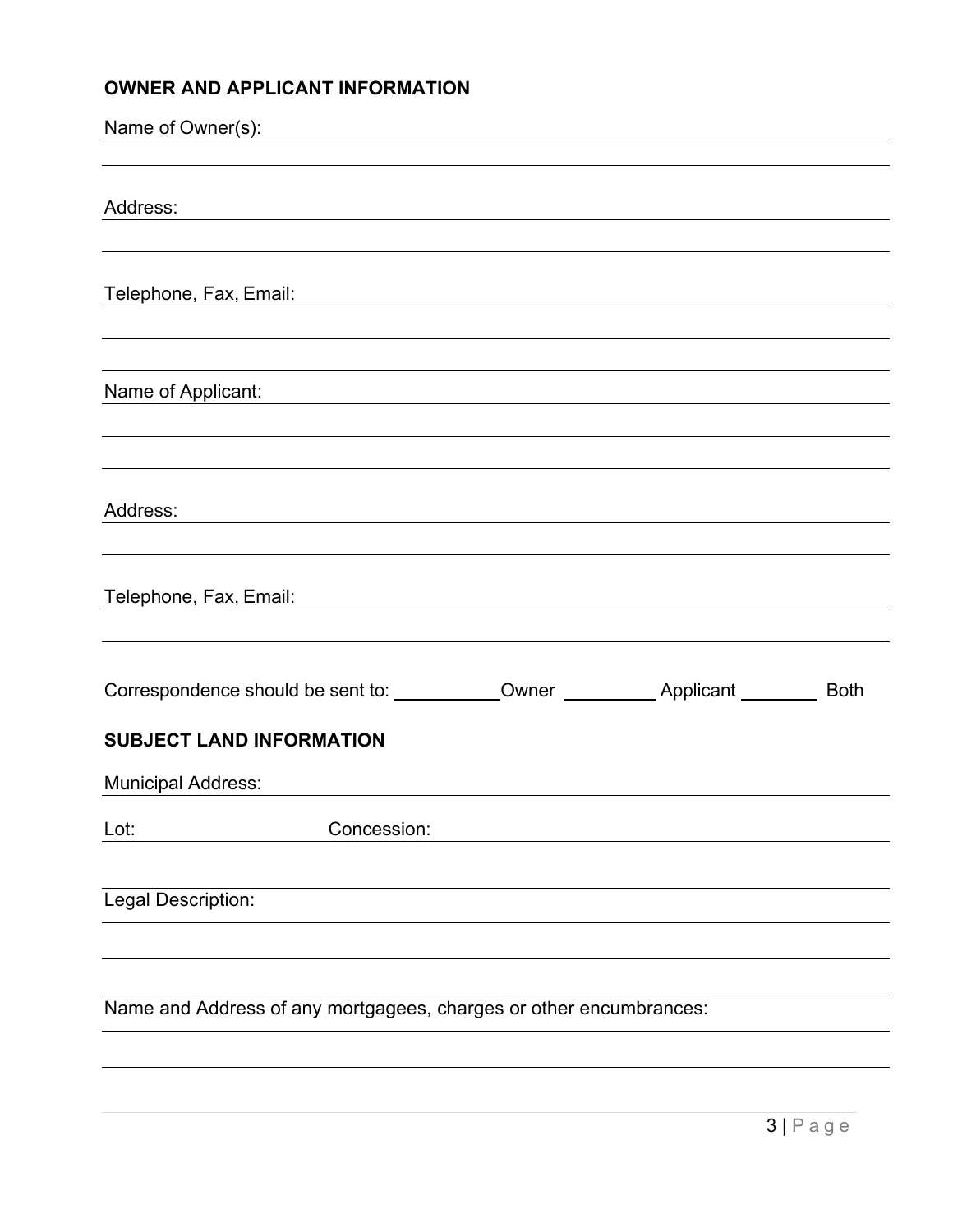Any easements or restrictive covenants affecting the subject lands:

| Frontage(m):                            | Depth $(m)$ : | Area (sq.m/ha): |  |
|-----------------------------------------|---------------|-----------------|--|
| Existing Uses (include length of time): |               |                 |  |
|                                         |               |                 |  |
| Previous Uses:                          |               |                 |  |
|                                         |               |                 |  |

#### **PROPOSED DEVELOPMENT INFORMATION**

Current Official Plan Designation:

Current Zoning By-law Classification:

Describe the purpose of this application:

Explain how this application conforms to the Provincial Policy, 2020 and the Official Plan (County of Elgin and Dutton Dunwich):

Number and type(s) of buildings or structures **existing** on the subject land:

Number and type(s) of buildings or structures **proposed** to be built on the subject land: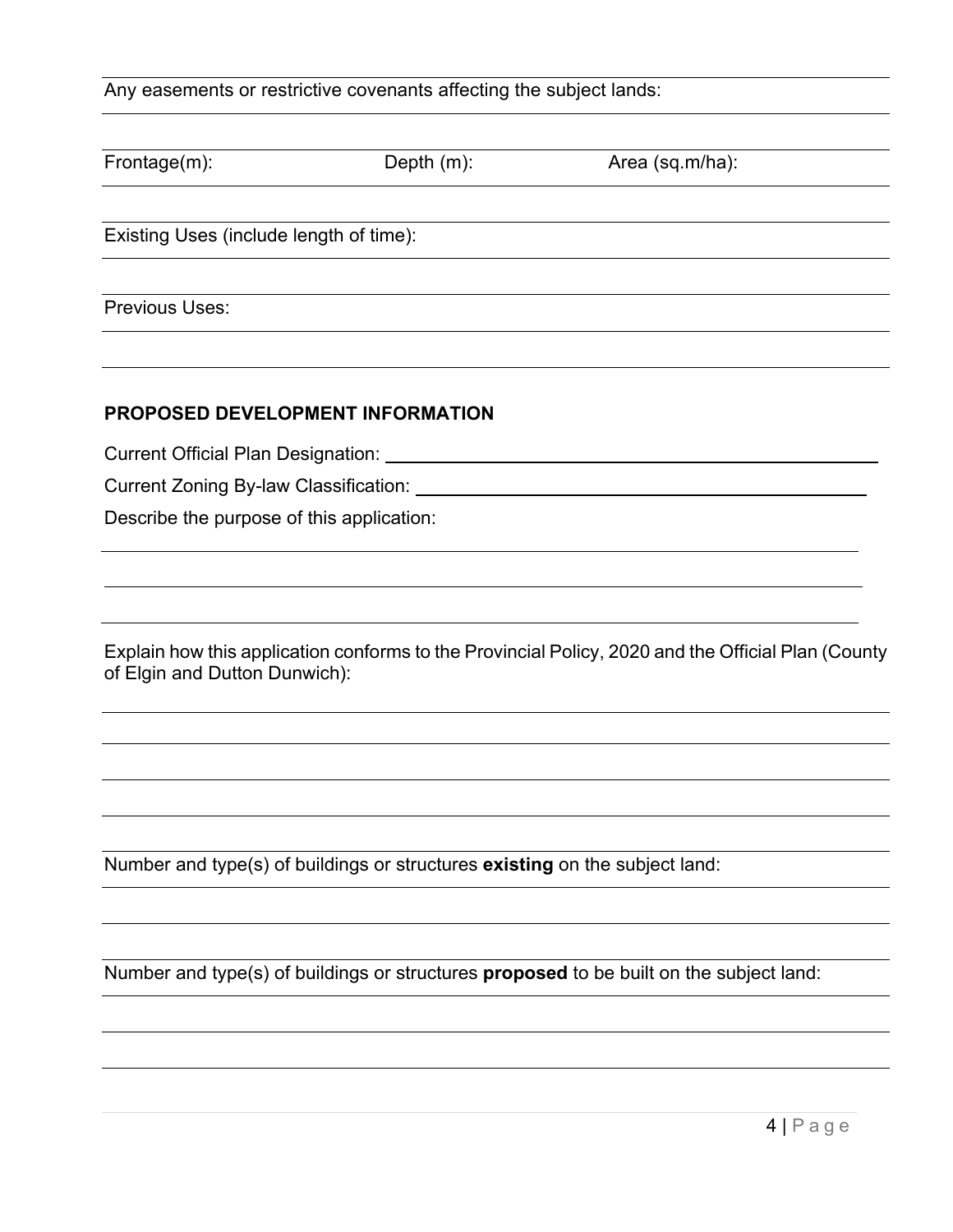| Existing uses of abutting properties: |  |  |
|---------------------------------------|--|--|
| North:                                |  |  |
| East:                                 |  |  |
| South:                                |  |  |
| West:                                 |  |  |

Have the subject lands ever been subject to any of the following applications (provide file number and status):

| <b>Official Plan Amendment:</b> | Yes | No l |
|---------------------------------|-----|------|
| • Zoning By-law Amendment:      | Yes | No l |
| Minor Variance:                 | Yes | No l |
| Consent/Severance:              | Yes | No l |
| Plan of Subdivision:            | Yes | No l |
| Site Plan Control:              | Yes | No.  |

# **AVAILABLE SERVICES**

Water is supplied to the subject property by the following:

- Publicly owned and operated piped water system
- \_\_Private well
- Communal well (privately owned/operated)

Sewage disposal is provided to the subject property by the following:

- Publicly owned and operated sewage disposal system
- Private sewage system
- Communal system (privately owned/operated)
- Other

Storm drainage is provided to the subject property by the following:

\_\_Sewers

\_\_Ditches

Swales

Other **Communist Communist Communist Communist Communist Communist Communist Communist Communist Communist Communist Communist Communist Communist Communist Communist Communist Communist Communist Communist Communist Commu**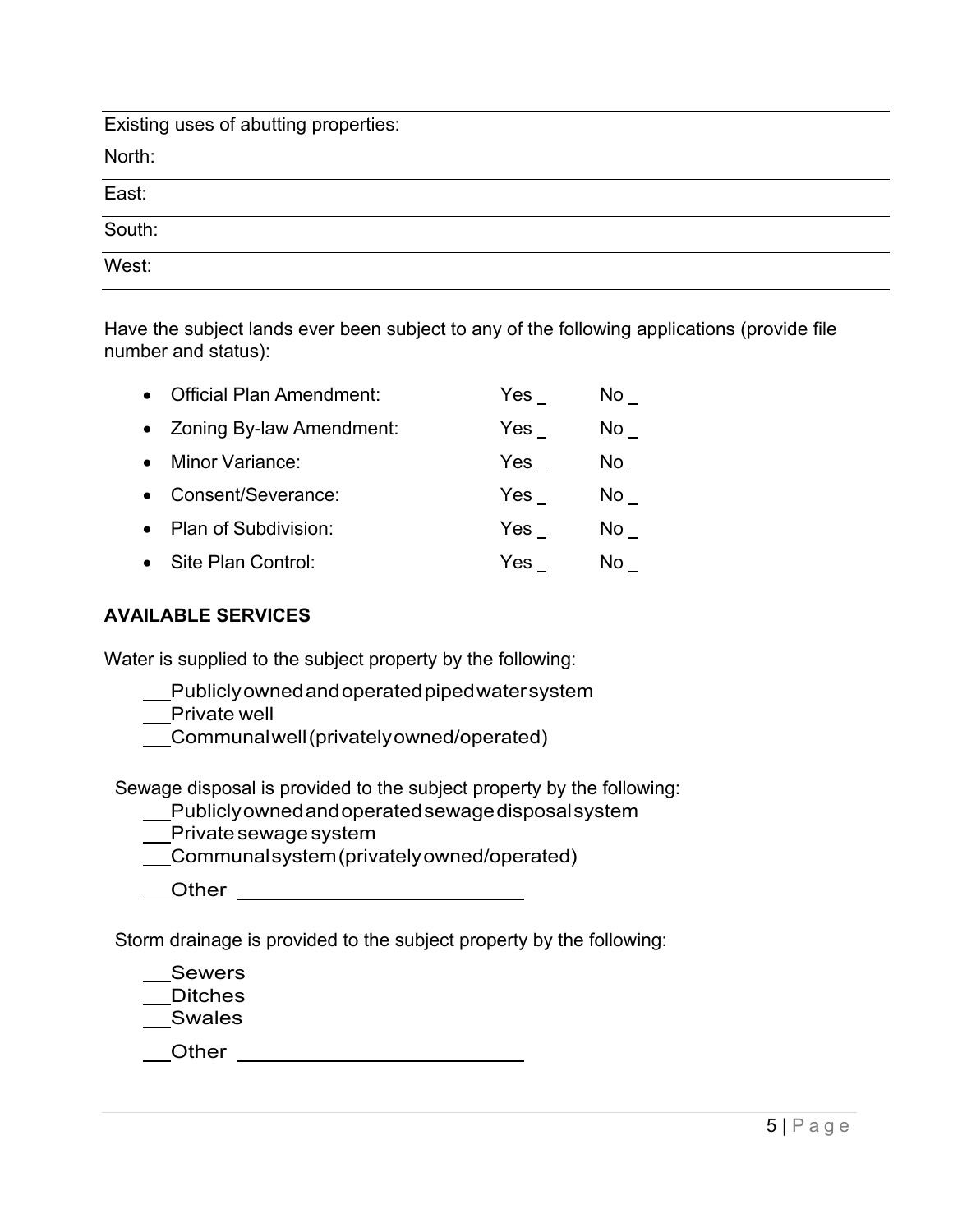Access is provided to the subject property by the following: ss is provided to the su<br><u>Provincial Highway</u><br>Munisinal Read (us

- 
- \_\_Provincial Highway<br>\_\_Municipal Road (yearly maintenance)
- Municipal Road (seasonal maintenance)
- County Road
- \_\_Municipal Road<br>\_\_County Road<br>\_\_Right-of-Way \_\_County<br>\_\_Right-∈<br>\_\_Other
- 

If access to subject land is by private road or right-of-way, please indicate the name of the owner of the land or road, who is responsible for its maintenance and whether it is seasonal or year-round.

#### **SKETCH INSTRUCTIONS**

Attach a sketch showing, in metric units:

- 1. property dimensions, zoning matrix and abutting roads;
- 2. existing buildings and structures and their dimensions;
- 3. proposed buildings and structures;
- 4. signs, garbage storage areas/enclosures and their dimensions;
- 5. existing and final grades and storm drainage provisions; distance of all buildings and structures to property lines;
- 6. any easements or rights-of-way on the lands;
- 7. significant physical features on or abutting the lands (e.g. watercourses, municipal drains, wood lots, rail lines);
- 8. location, dimensions and surfacing of any existing or proposed entrance driveways and their width at the property line;
- 9. location, surfacing and number of any parking spaces and loading spaces and their dimensions;
- 10. name, location and width of any public roads abutting the lands and the status of the road (e.g. unopened road allowance, public travelled road);
- 11. landscaping and buffering; and
- 12. other information considered appropriate.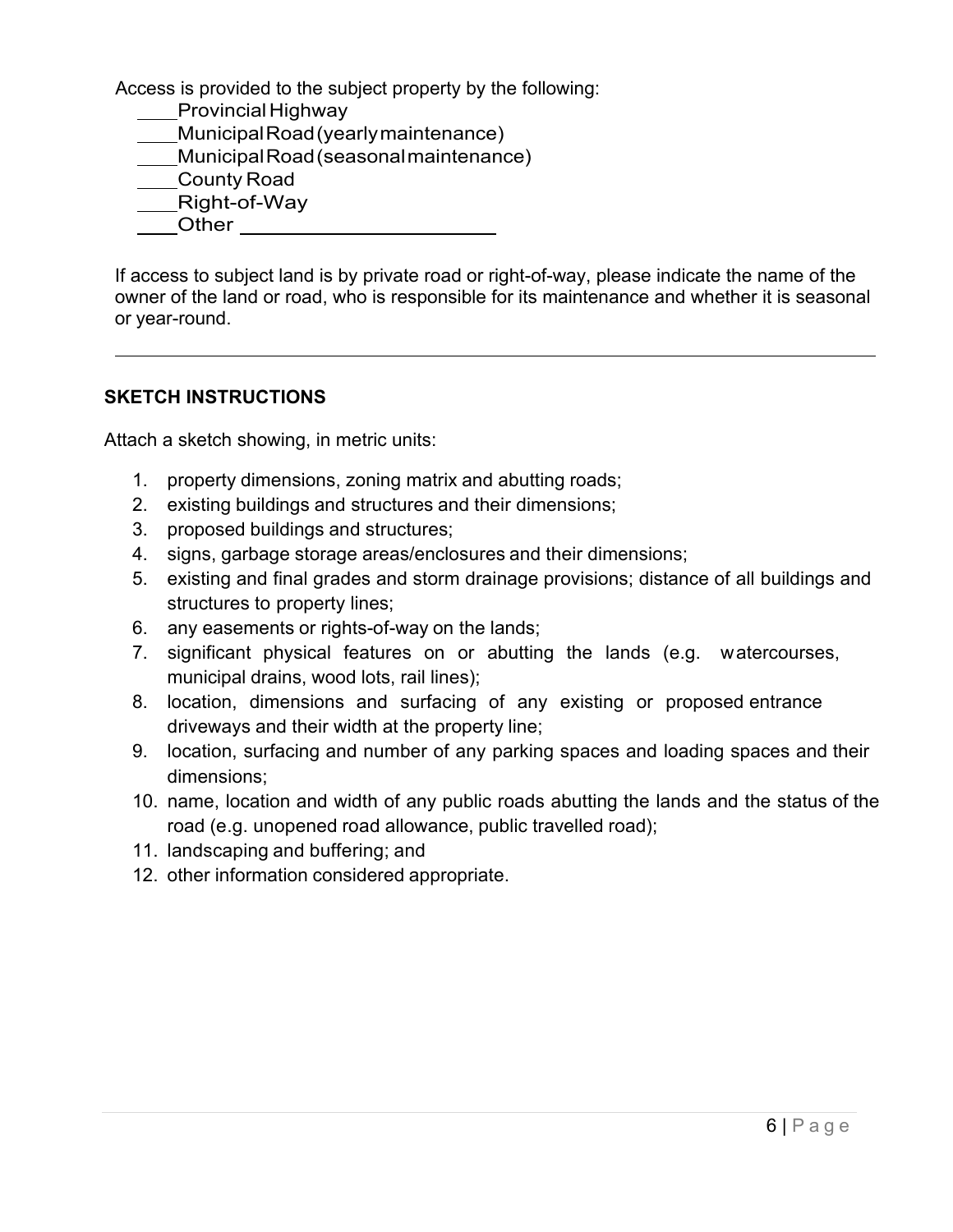# **ENVIRONMENTAL SITE SCREENING QUESTIONNAIRE**

| Use or Feature                                                                                                                                                                                                     | <b>On Subject Land</b> |  |  |
|--------------------------------------------------------------------------------------------------------------------------------------------------------------------------------------------------------------------|------------------------|--|--|
| Has the grading of the subject land been changed by addir $\sqrt{ }$ Yes $\sqrt{ }$ No $\sqrt{ }$ Unknown<br>earth or material? Has filling occurred on the subject land?                                          |                        |  |  |
| Has a gasoline station and/or automobile service station be __Yes __ No __ Unknown<br>located on the subject land or adjacent lands at any time?                                                                   |                        |  |  |
| Has there been petroleum or other fuel stored on the subje $\sqrt{ }$ Yes $\sqrt{ }$ No $\sqrt{ }$ Unknown<br>land or adjacent lands?                                                                              |                        |  |  |
| Are there or have there ever been underground storage tar $\_\$ Yes $\_\$ No $\_\$ Unknown<br>or buried waste on the subject land or adjacent lands?                                                               |                        |  |  |
| Have the lands or adjacent lands ever been used as an<br>agricultural operation where cyanide products may have be<br>applied as pesticides and/or sewage sludge applied to the<br>lands?                          | Yes No Unknown         |  |  |
| Agricultural Operation including livestock facility or stockya   Yes _ No _ Unknown<br>within 500 m?                                                                                                               |                        |  |  |
| Have the lands or adjacent lands ever been used as a<br>weapons firing range?                                                                                                                                      | _Yes _ No _ Unknown    |  |  |
| Is the nearest boundary line of the application within 500<br>metres (1,640 feet) of the boundary line of an operational/n<br>operational public or private waste disposal site, landfill or<br>dump?              | _Yes _ No _ Unknown    |  |  |
| If there are existing or previously existing buildings on the<br>subject lands, are there any building materials remaining of<br>site which are potentially hazardous to public health (e.g.,<br>asbestos, PCB's)? | Yes No Unknown         |  |  |
| Is there reason to believe the subject lands may have been Yes No Unknown<br>contaminated by existing or former uses on the site or<br>adjacent sites?                                                             |                        |  |  |
| Industrial or Commercial Use (specify users)?                                                                                                                                                                      | Yes _ No _ Unknown     |  |  |
| Natural Heritage Feature on or within 120 metres of subjec <u>Yes No Junknown</u><br>land?                                                                                                                         |                        |  |  |
| Flood Plain?                                                                                                                                                                                                       | Yes No Unknown         |  |  |
| Active Railway within 500 m?                                                                                                                                                                                       | Unknown<br>Yes<br>No   |  |  |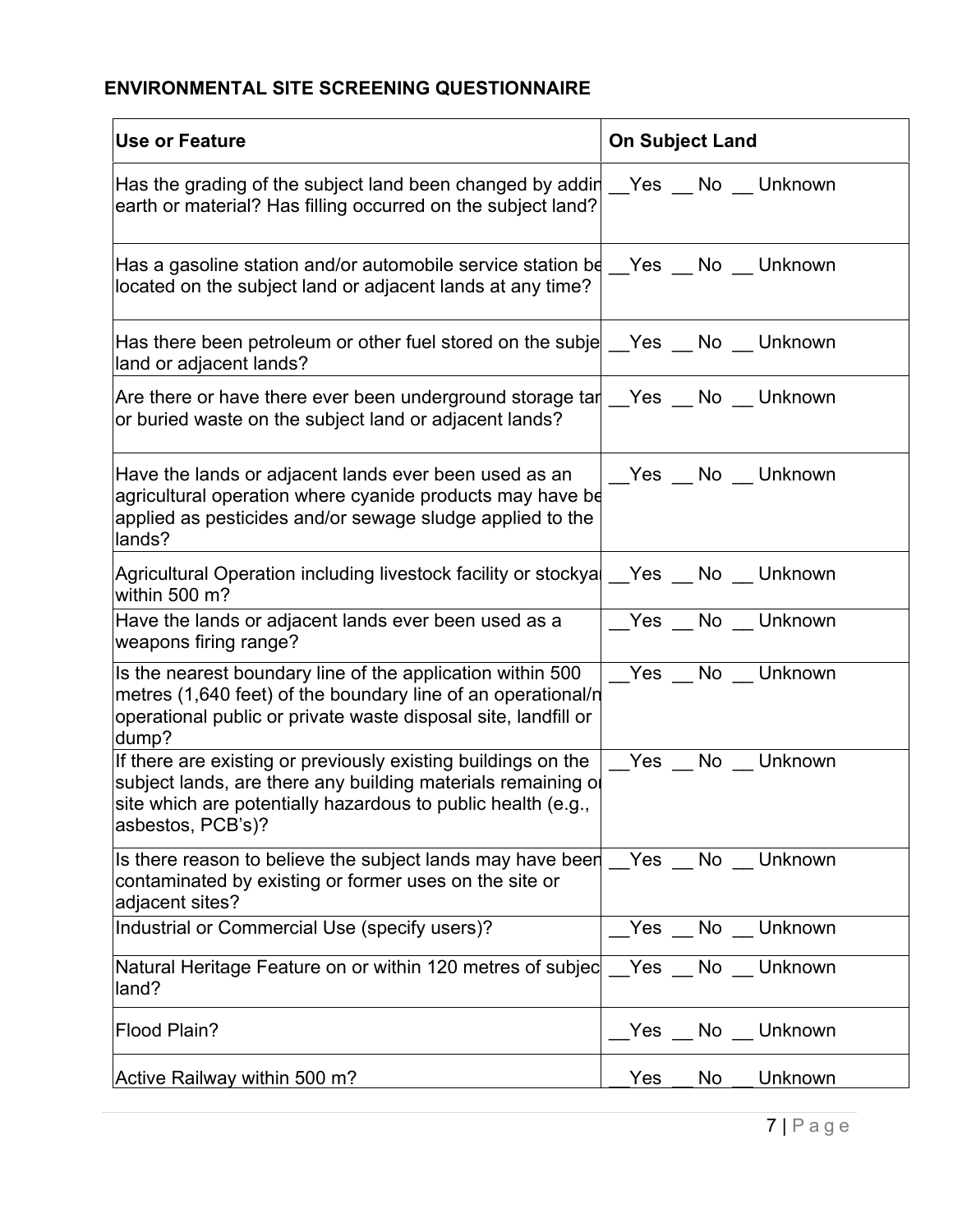### **ACKNOWLEDGEMENTS**

I/WE, 1/WE, 2008 and 2009 and 2009 with the solemnly declare that all statements contained in this application are true, and I/We make this solemn declaration conscientiously believing it to be true, and knowing that it is of the same force and effect as if made under oath and by virtue of the Canada Evidence Act.

I/WE acknowledge that receipt of this application does not guarantee it to be a complete application.

I/WE hereby authorize staff of the Municipality of Dutton Dunwich to enter upon the subject lands and premises described in the application form for the purpose of evaluating the merits of this application.

I/WE shall assume responsibility for all costs related to the said application and understand and agree that the payment of said costs shall be a condition of this signed application. I/We also agree to accept all costs as rendered.

Dated this day of ,

Signature of Applicant (owner or authorized agent)

**AUTHORIZATION** (complete only if Owner is not the Applicant)

I/WE, , hereby authorize

to act on my behalf regards to the above application.

Dated this day of ,

Signature of Owner